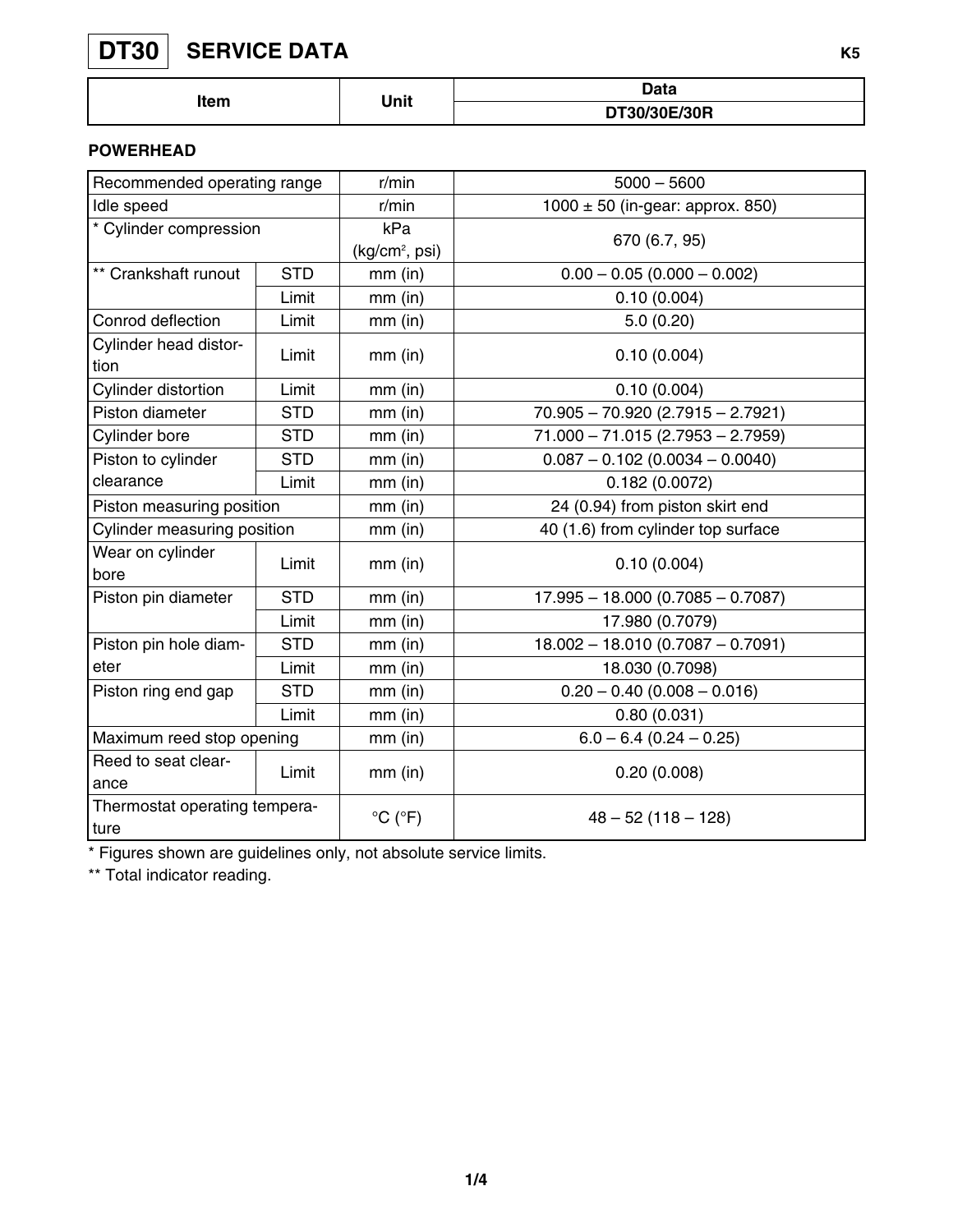| tam<br>ווסוו | <b>Les 24</b><br>лш | <b>Data</b>  |  |  |
|--------------|---------------------|--------------|--|--|
|              |                     | DT30/30E/30R |  |  |

#### **LOWER UNIT**

| Gearcase oil amounts                  | ml<br>(US/Imp. oz) | 230 (7.8/8.1) |  |  |
|---------------------------------------|--------------------|---------------|--|--|
| Gear ratio                            |                    | 2.091(23/11)  |  |  |
| Preliminary gear shim & thrust washer |                    |               |  |  |
| Pinion back up shim                   | $mm$ (in)          | 2.0(0.08)     |  |  |
| Forward back up shim                  | $mm$ (in)          | 1.2(0.05)     |  |  |
| Reverse back up shim                  | $mm$ (in)          | 2.0(0.08)     |  |  |
| Forward thrust washer                 | $mm$ (in)          | 1.5(0.06)     |  |  |
| Reverse thrust washer                 | $mm$ (in)          | 1.5(0.06)     |  |  |

Initial selection-shim adjustment may be required.

### **CARBURETOR (Except E13 & E40)**

| Type                                                                                                                      | <b>MIKUNI</b>                                                                                                   | B32-28            |  |  |  |  |  |
|---------------------------------------------------------------------------------------------------------------------------|-----------------------------------------------------------------------------------------------------------------|-------------------|--|--|--|--|--|
| I.D. mark                                                                                                                 |                                                                                                                 | 964A1             |  |  |  |  |  |
| Main jet                                                                                                                  | #                                                                                                               | 160               |  |  |  |  |  |
| Pilot jet                                                                                                                 | #                                                                                                               | 70                |  |  |  |  |  |
| Air screw                                                                                                                 | Turns open                                                                                                      | $1 - 1/4 \pm 1/4$ |  |  |  |  |  |
| Float height                                                                                                              | mm                                                                                                              | $12 \pm 2$        |  |  |  |  |  |
| -- - -<br>the contract of the contract of the contract of the contract of the contract of the contract of the contract of | and the state of the state of the state of the state of the state of the state of the state of the state of the | .<br>---          |  |  |  |  |  |

**NOTE: Hold carburetor vertical (bore up) and slowly rotate to an inverted horizontal position until float adjustment tab contacts inlet needle valve. Holding carburetor in this position, measure with vernier caliper from the float to the top of the main jet at 180° from the needle valve.**

## **CARBURETOR (E13 & E40)**

| <b>Type</b>                                                                                                                                                                                                                                                                                            | <b>MIKUNI</b> | B32-28            |  |  |  |
|--------------------------------------------------------------------------------------------------------------------------------------------------------------------------------------------------------------------------------------------------------------------------------------------------------|---------------|-------------------|--|--|--|
| I.D. mark                                                                                                                                                                                                                                                                                              |               | 964J0             |  |  |  |
| Main jet<br>#                                                                                                                                                                                                                                                                                          |               | 160               |  |  |  |
| Pilot jet                                                                                                                                                                                                                                                                                              | #             | 70                |  |  |  |
| Air screw                                                                                                                                                                                                                                                                                              | Turns open    | $1 - 1/4 \pm 1/4$ |  |  |  |
| Float height                                                                                                                                                                                                                                                                                           | mm            | $12 + 2$          |  |  |  |
| NOTE: Hold carburetor vertical (bore up) and slowly rotate to an inverted horizontal position until<br>float adjustment tab contacts inlet needle valve. Holding carburetor in this position, measure<br>with vernier caliper from the float to the top of the main jet at 180° from the needle valve. |               |                   |  |  |  |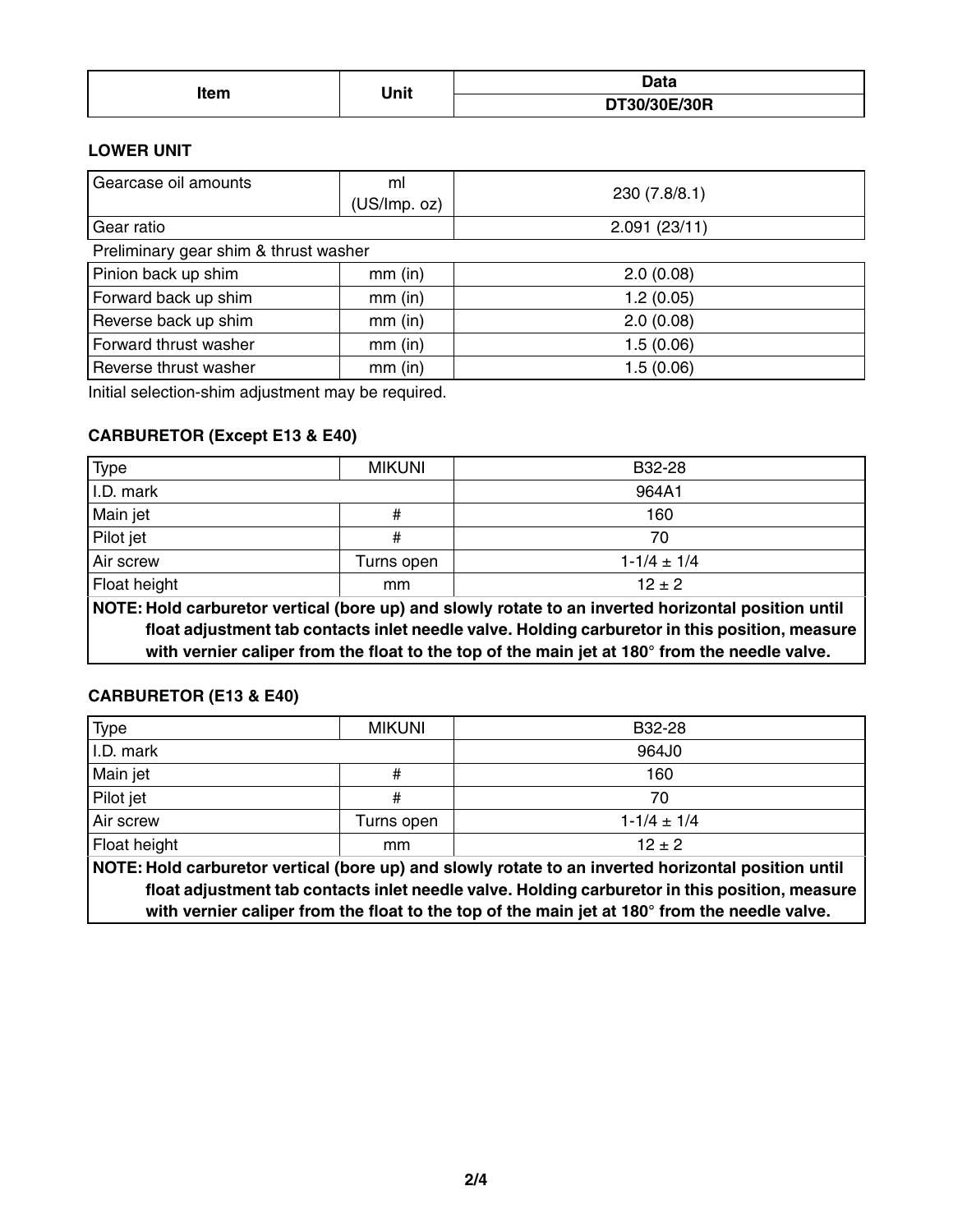| ltem<br>___ | Unit | <b>Data</b>  |  |  |
|-------------|------|--------------|--|--|
|             |      | DT30/30E/30R |  |  |

### **ELECTRICAL**

| Ignition timing                                          |                                  | Degrees at<br>r/min                     | TDC $0^{\circ}$ ± 3° at 1300, BTDC 25° ± 2° at 4000 |  |
|----------------------------------------------------------|----------------------------------|-----------------------------------------|-----------------------------------------------------|--|
|                                                          | Condenser charge coil resistance |                                         | $304 - 456$ [G-B/R]                                 |  |
| Pulser coil resistance                                   |                                  | $\Omega$ at 20 °C<br>$\Omega$ at 20 °C  | 81 - 123 [W/R-B/W]                                  |  |
| Ignition coil resis-                                     | Primary                          | $\Omega$ at 20 °C                       | $0.2 - 0.3$ [O-B]                                   |  |
| tance (Without spark<br>plug cap)                        | Second-<br>ary                   | k $\Omega$ at 20 °C                     | $4.0 - 6.1$ [H.T. cord-H.T. cord]                   |  |
| Spark plug cap resistance                                |                                  | k $\Omega$ at 20 °C                     | Except E13 & E40: 10                                |  |
|                                                          |                                  |                                         | E13 & E40: No resistor type                         |  |
| Battery charge coil                                      | Manual                           | $\Omega$ at 20 °C                       | $0.24 - 0.38$ [Y-R/Y],                              |  |
| resistance                                               | start                            |                                         | $0.11 - 0.17$ [Y-R]                                 |  |
|                                                          | Electric<br>start                | $\Omega$ at 20 °C                       | $0.24 - 0.38$ [Y-R]                                 |  |
| Battery charge coil<br>output (12 V)                     | Manual<br>start                  | Watt                                    | 30/80                                               |  |
|                                                          | Electric<br>start                | Watt                                    | 80                                                  |  |
| Standard spark plug                                      |                                  |                                         | Except E13 & E40: BR7HS-10                          |  |
|                                                          | <b>Type</b>                      | <b>NGK</b>                              | E13 & E40: B7HS-10                                  |  |
|                                                          | Gap                              | $mm$ (in)                               | $0.9 - 1.0$ (0.035 $- 0.039$ )                      |  |
| Fuse amp rating                                          |                                  | A                                       | 20: Electric start model                            |  |
| Recommended battery capacity<br>(12 V)                   |                                  | Ah (kC)                                 | 35 (126) or over: Electric start model              |  |
| Choke solenoid coil resistance                           |                                  | $\Omega$ at 20 °C                       | 3.5 - 5.1 [O-B]: Remote control model               |  |
| $\Omega$ at 20 °C<br>Starter motor relay coil resistance |                                  | 3.5 - 5.1 [Y/G-B]: Electric start model |                                                     |  |

# **STARTER MOTOR (only for Electric start model)**

| Max. continuous time of use |            | <b>Sec</b> | 30                           |
|-----------------------------|------------|------------|------------------------------|
| Motor output                |            | kW         | 0.6                          |
| Starter motor brush         | <b>STD</b> | $mm$ (in)  | 12.5 (0.49)                  |
| length                      | Limit      | $mm$ (in)  | 9(0.35)                      |
| Commutator undercut         | <b>STD</b> | $mm$ (in)  | $0.5 - 0.8$ (0.02 $- 0.03$ ) |
|                             | Limit      | $mm$ (in)  | 0.2(0.01)                    |
| Commutator outside          | <b>STD</b> | $mm$ (in)  | 30(1.18)                     |
| diameter                    | Limit      | $mm$ (in)  | 29(1.14)                     |
| Allowable commuta-          | <b>STD</b> | $mm$ (in)  | 0.05(0.002)                  |
| tor taper                   | Limit      | $mm$ (in)  | 0.40(0.016)                  |
| Pinion to ring gear gap     |            | $mm$ (in)  | $3.5 - 5.0$ (0.12 - 0.20)    |